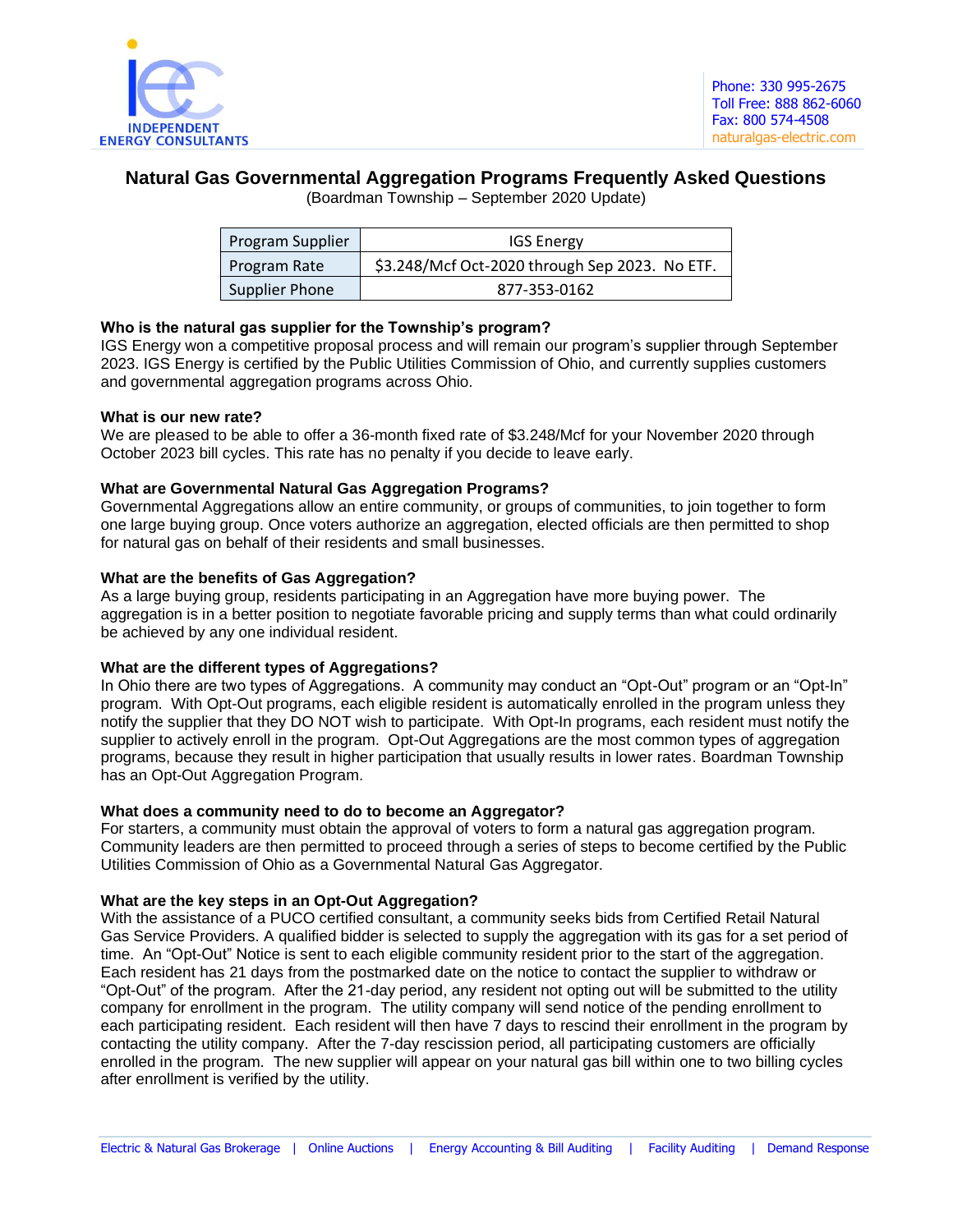

# **Whom do I call if I have a problem with my natural gas service?**

Dominion Energy Ohio (DEO) will continue to deliver your natural gas and maintain the pipeline system that brings it to your home or business. You will continue to call DEO 1-877-542-2630 for emergency repairs or gas leaks. For non-emergencies such as billing questions, service turn on or turn off, call 1-800-362-7557.

# **Will it cost me to join the program?**

No. Enrollment in the program is free and you need not take any action. You only need to be eligible to participate. Please refer to the eligibility criteria shown below.

# **Does our community benefit from the program?**

Yes. Our eligible community-owned facilities can be included in the program.

# **Is everyone eligible for automatic aggregation into the opt-out program?**

No, by law there are certain limitations on eligibility for automatic aggregation. All of the current participants in our community's program will receive an opt-out notice and continue to be eligible. Newly eligible residents or businesses must receive an Opt-Out Notice from IGS Energy. Here are the criteria for new member eligibility:

- 1. You must not have already chosen a natural gas supplier on your own;
- 2. You must not be a PIPP (percentage of income payment program) customer;
- 3. You must not be in arrears on your bill payment;
- 4. You must not be a mercantile customer (natural gas commercial accounts using over 500 Mcf/year).
- 5. Your natural gas meter must be located within the community boundaries; and
- 6. Dominion Energy Ohio must be your local utility company.

# **When does the new offer start?**

Customer switching takes place when meters are read. Therefore, your start date will depend on when DEO reads your meter. Your service from IGS Energy is expected to begin with your October 2020 meter read.

#### **What if I don't want to participate?**

While most residents will remain in, and benefit from governmental aggregation programs, the choice is up to you. If you receive an opt-out letter and do not want to participate you will have 21 days in which to return a reply card to IGS Energy or call them toll free at 1-877-353-0162. If you fail to do that, IGS Energy will continue to serve you or enroll you as a new customer. For new customers, DEO will acknowledge the enrollment and send you a confirmation letter reminding you of the pending switch. That letter will mention that you can cancel the switch by contacting DEO within 7 days.

#### **Will I get two bills?**

No. For your convenience, you will continue to receive only one bill from DEO. It will show DEO's delivery charges and the supply charge amount owed IGS Energy. DEO continues to read your meter, issue monthly bills and responds to all service calls.

# **Can I remain on budget billing?**

Yes. If you are on budget billing, you will remain on budget billing. (Note: DEO calculates your monthly budget amount each month by summing your total delivered gas cost on a rolling 12-month basis and dividing that total by average monthly usage in the same 12-month period.)

#### **Can I exit this program without penalty?**

Yes. A very attractive feature of our program is your ability to leave free of charge at any time for any reason. There are several "formal" opportunities to take yourself out of the program. First, when an offer is presented you will have 21-days to opt-out by returning a card to IGS Energy or making a toll-free phone call. If you do not opt-out DEO will then send to new members a confirmation notice giving you 7 more days to cancel the switch. Furthermore, by law, you will be able to leave without penalty at least every two years. If